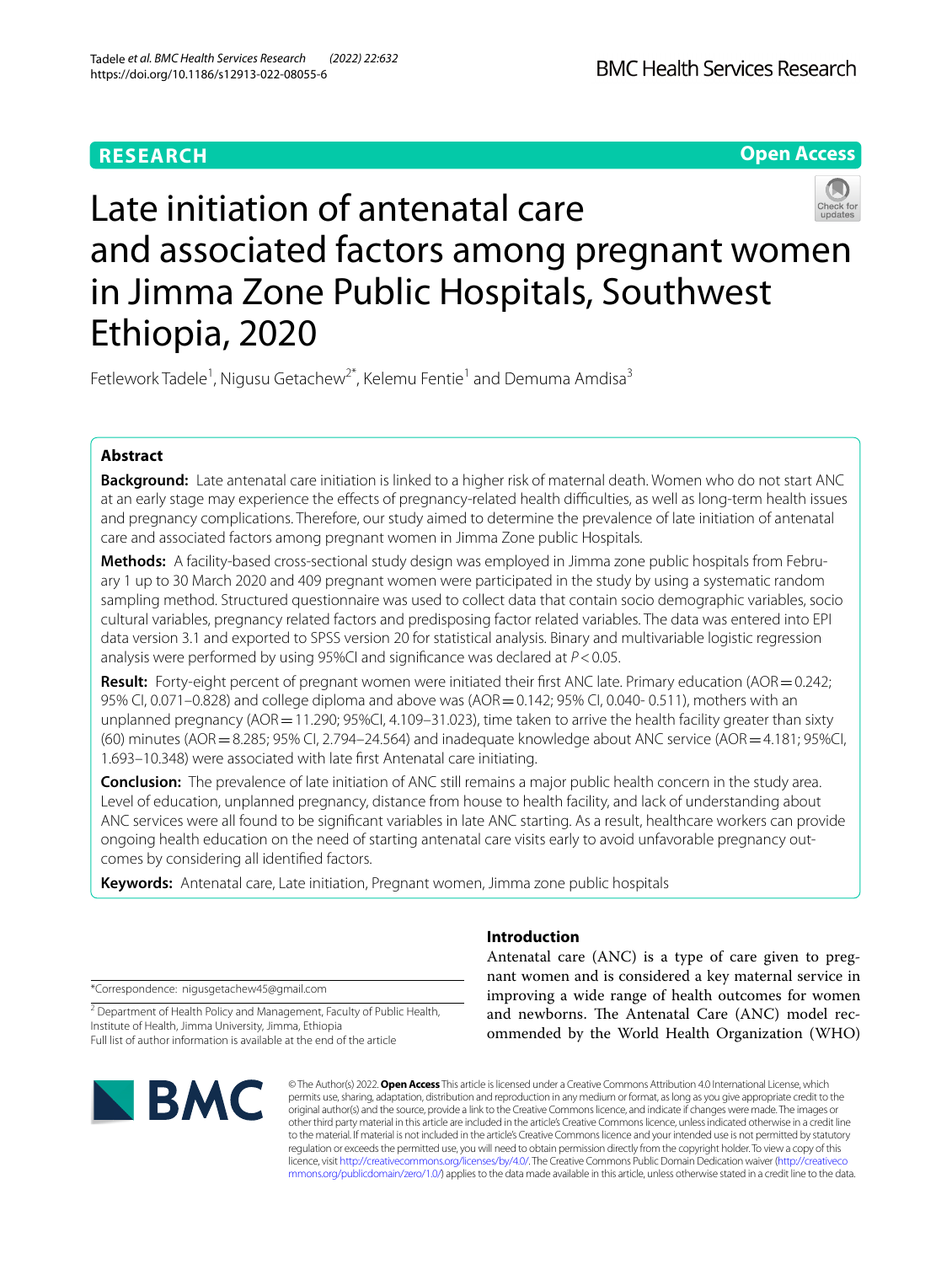calls for a minimum of eight ANC visits, with the frst one occurring during the frst trimester [[1\]](#page-7-0). ANC initiation period is defned diferently in diferent countries; European countries consider it a late ANC initiation if it occurs after the frst trimester, while Pakistan considers it a late ANC initiation if it occurs after 24 weeks of gestation [[2](#page-7-1), [3](#page-7-2)]. Late ANC initiation, on the other hand, is defned in Ethiopia as a pregnant woman visiting for the frst time after 16 weeks of pregnancy [\[4](#page-7-3)].

Implementing appropriate ANC services and evidencebased techniques during ANC at the suggested period can benefit both the mother and the fetus. They also promote maternal nutrition, give health education, and help to avert obstetric emergencies and other life-threatening situations. This is also an appropriate time for women to begin planning for birth and newborn care [[5–](#page-7-4)[8\]](#page-7-5).

In the year 2001, the WHO issued guidance on a new model of ANC called goal-oriented or focused ANC, for implementation in developing countries [[9\]](#page-7-6). In low-risk pregnancies, WHO recommends four antenatal care visits with evidence-based content prescribed for each: the frst during the frst trimester; the second around week 26; the third around week 32; and the fourth and fnal visit between weeks 36 and 38 [[9,](#page-7-6) [10](#page-7-7)].

The late ANC initiation magnitude is different for countries. The lowest among European countries was 2% for Poland, and the highest was 33% for Malta [\[11](#page-7-8)]. In Pakistan, 71% of women received late antenatal care [[12\]](#page-7-9). According to the Ethiopian Demographic Health Survey (EDHS, 2016), 80% of women had their frst ANC visit after 16 weeks of gestational age [[5\]](#page-7-4). Late initiation of ANC is a signifcant risk factor for maternal mortality. Women who do not begin ANC at an early stage may experience the efects of pregnancy-related health conditions, as well as long-term health problems and complications related to pregnancy [[7](#page-7-10), [13\]](#page-7-11).

Every day, over 800 women die from complications connected to pregnancy and childbirth around the world, with Sub-Saharan Africa, which includes Ethiopia, accounting for over 66% of those deaths. According to the World Health Organization (WHO), 11,000 maternal deaths occurred in Ethiopia in 2015 during pregnancy, childbirth, and the postpartum period [[14\]](#page-7-12). Postpartum hemorrhage, sepsis, pre-eclampsia, eclampsia, and delivery complications are the leading causes of maternal mortality in Ethiopia [\[2](#page-7-1)]. Despite the fact that the majority of maternal deaths are preventable, many women lack access to evidence-based interventions including antenatal care (ANC) during pregnancy and related services during labor and the postpartum period due to poverty, a lack of awareness, and cultural aspects [\[11\]](#page-7-8).

One of the strategies used to reduce maternal mortality was timely and high-quality antenatal care  $[8]$  $[8]$  $[8]$ . The predictors associated with late initiation of antenatal care varied across studies, including residence, education of the pregnant woman, husband's occupation, parity and being planned, women who had no previous obstetrical complications, and those who lived far away from health care facilities, among others [[8,](#page-7-5) [11](#page-7-8), [12\]](#page-7-9). In order to decrease child and maternal mortality, it is critical to know the time of the frst ANC visit for pregnant women and the factors affecting it. Therefore, this study aimed to measure the prevalence and factors associated with late initiation of ANC at Jimma Zone Public Hospitals.

# **Method and materials Study setting and design**

A facility-based cross-sectional study design was carried out from February 1 to 30, 2020 in Jimma zone public hospitals. The zone has eight public hospitals, two private hospitals, and 120 health centers. Of the eight governmental hospitals, one is a referral hospital, three are general hospitals, and four are primary hospitals. The source and study population were all pregnant women who attended selected public hospitals of the ANC clinic and participant who were selected for the study during the data collection period from the sampled hospitals respectively. All pregnant women who were initiated into ANC were included, and who were severely ill and who attended their frst ANC visits in other health facilities were excluded.

## **Sample size determination and sampling technique**

A single population proportion formula was used assuming a 95% confdence interval and a 59% prevalence (P) of receiving ANC [\[15](#page-7-13)] and a precision of 5% between the sample and the 10% non- response rate, thus a total of 409 pregnant women were required for the study. Simple random sampling techniques were used to select the hospitals. Of the total of eight hospitals found in the Jimma zone, four (Jimma University medical center, Agaro general hospital, Seka primary hospital, and Shenen Gibe general hospital) were selected for the study. Finally, proportional allocation to sample size of each hospital was done, all eligible study participants were selected from each hospital till the allocated sample size was reached by systematic random sampling with kth interval values. (Fig. [1\)](#page-2-0).

#### **Data collection tools and personnel**

An interviewer-administered structured questionnaire was adapted through reviewing existing literature which encompasses information related to socio-demographic characteristics, pregnancy-related variables, socio-cultural variables, and predisposing factors [\[16](#page-7-14), [17\]](#page-7-15). Data were collected by trained data collectors using pretested and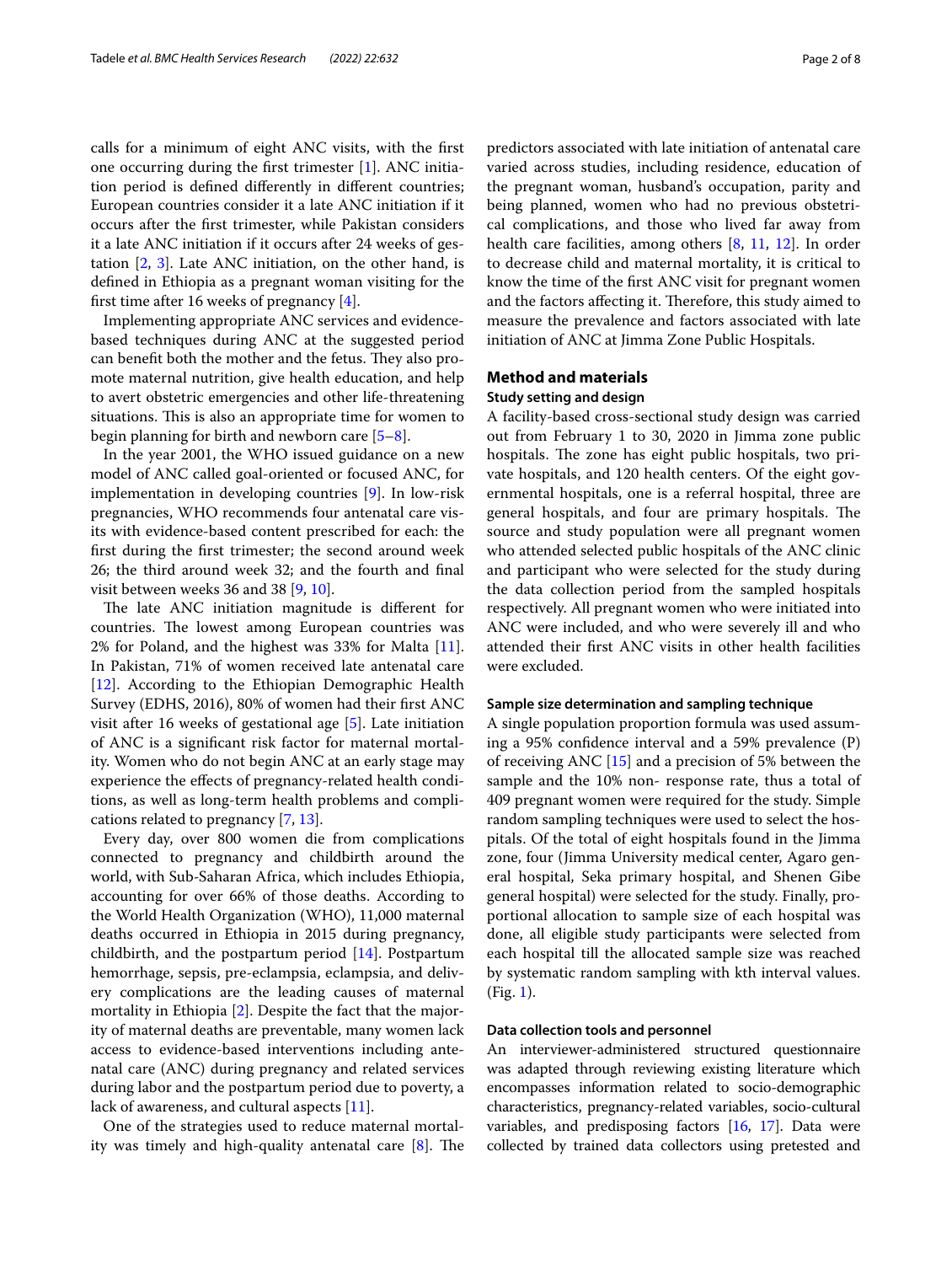

<span id="page-2-0"></span>structured questioners. The questionnaires were prepared in English, then translated into the languages of both Afaan Oromo (the language spoken by the local residents) and Amharic versions (the official language of Ethiopians), and retranslated back to English by experts to ensure consistency. Face-to-face interviews were used to collect data; gestational age was estimated by asking about the last normal menstrual period, and if respondents were unable to recall their gestation age, further informed consent was obtained to access medical records. Two days of training were given by the principal investigator, which focused on the objective of the study to create a common understanding of the questionnaires. A pretest was conducted among 20 pregnant women in the Limu Genet Primary hospital. After the pretest, the necessary correction was made.

#### **Study variables**

Dependent Variable was late initiation of ANC and the independent variables were Socio-demographic variables such as (age, educational status, marital status, and occupation of respondents', house Income and residence), Socio-cultural variables (religion, family support, advice from signifcant others, Decision-making and Husbands Educational status), Pregnancy related variables (number of delivery, gravidity, abortion history), Types of pregnancy and means of recognizing pregnancy and Predisposing factors (Knowledge of pregnant women related to ANC visits, and pregnancy related health problem).

# **Operational defnitions**

Antenatal care:-is the care given to pregnant women so that they have safe pregnancy and healthy baby.

#### *Late initiation of ANC*

Pregnant women were considered late ANC initiated at frst visit, when they came to health facility after 16 weeks of gestational age.

#### *Inadequate knowledge*

Respondents were categorized as inadequate knowledge about ANC service, if they scored below to the mean knowledge score questions of about ANC service (34), otherwise adequate knowledge.

#### *Planned pregnancy*

A pregnancy which is consciously desired and planned by a couple

#### **Data processing and analysis**

The completed questionnaire was coded and entered into a data entry template in EPI-DATA version 3.1, then exported to SPSS version 20 for analysis. Descriptive statistics like frequencies, cross-tabulation, graphs, and percentages were employed. The goodness of fit was checked with the Hosmer–Lemeshow test  $(p=0.35)$ . Multicollinearity was checked by examining the variance infation factor. In the bi-variable logistic regression analysis, *p*-values of less than 0.25 were used to select the candidate variables for multivariable logistic regression analysis. An adjusted odds ratio (AOR) with a 95% CI was used to determine the predictor of the outcome variable independently and to show the strength of an association. A *p*-value of less than 0.5 were considered as statistically signifcant**.**

## **Result**

# **Socio‑demographic characteristics of the study participants**

A total of 409(100%) clients were included in the interview, yielding 100% response rate. The mean age was  $27 \pm 4.22$  years. Among the study participant 84.6% of them were married, 10.8% were single, and more than one-third of the respondents, 36.4%, were housewives. The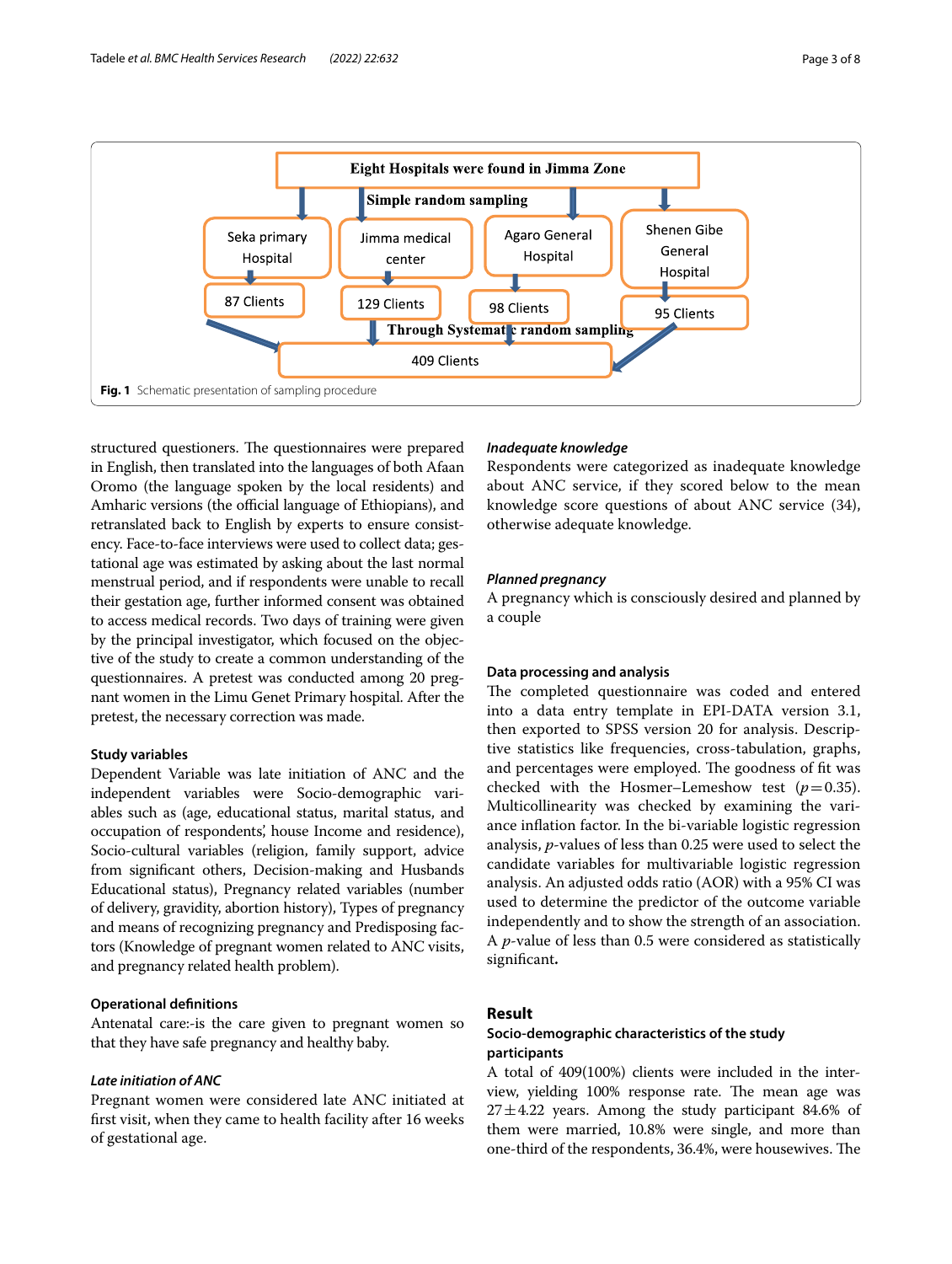<span id="page-3-0"></span>**Table 1** Socio-demographic characteristics of the pregnant women to assess late initiation of ANC among pregnant women, Jimma Zone Public Hospitals, Ethiopia, 2020

| Variables ( $n = 409$ )              | Frequency(n) | Percentage (%) |
|--------------------------------------|--------------|----------------|
| Age group                            |              |                |
| $15 - 19$                            | 3            | 0.7            |
| $20 - 24$                            | 90           | 22.0           |
| $25 - 29$                            | 214          | 52.3           |
| $30 - 34$                            | 78           | 19.1           |
| 35 and above                         | 24           | 5.9            |
| Religion                             |              |                |
| Muslim                               | 189          | 46.2           |
| Orthodox                             | 134          | 32.8           |
| Protestant                           | 68           | 16.6           |
| Catholic                             | 18           | 4.4            |
| <b>Marital status</b>                |              |                |
| Married                              | 346          | 84.6           |
| Single                               | 44           | 10.8           |
| Widowed                              | 11           | 2.7            |
| Divorced                             | 8            | 1.9            |
| Occupational                         |              |                |
| House wife                           | 173          | 42.3           |
| Government.employee                  | 91           | 22.2           |
| Merchant                             | 85           | 20.8           |
| Farmer                               | 25           | 6.1            |
| Student                              | 35           | 8.6            |
| <b>Educational status</b>            |              |                |
| Only read and write                  | 90           | 22.0           |
| Can read and write                   | 53           | 13.0           |
| primary school (1-8)                 | 82           | 20.0           |
| secondary school (9-12)              | 88           | 21.5           |
| college diploma & above              | 96           | 23.5           |
| <b>Educational status of husband</b> |              |                |
| Only read and write                  | 48           | 11.7           |
| can read and write                   | 58           | 14.2           |
| primary school(1-8)                  | 77           | 18.8           |
| secondary school(9-12)               | 87           | 21.3           |
| college diploma and above            | 139          | 34             |
| Residence                            |              |                |
| Urban                                | 280          | 68.5           |
| Rural                                | 129          | 31.5           |
| <b>HH</b> income                     |              |                |
| $\leq$ 1000 ETB( $\leq$ 29.41US\$)   | 67           | 16.4           |
| 1000-1500ETB(29.41-44.11US\$)        | 52           | 12.7           |
| $\geq$ 1500 ETB( $\geq$ 44.11US\$)   | 290          | 70.9           |
| Husband has another wife             |              |                |
| Yes                                  | 101          | 24.7           |
| No.                                  | 308          | 75.3           |
| Time taken to health facility        |              |                |
| $<$ 60 min                           | 292          | 71.4           |
| $>60$ min                            | 117          | 28.6           |

**Table 1** (continued)

| Variables $(n=409)$                   | Frequency(n) | Percentage (%) |  |  |
|---------------------------------------|--------------|----------------|--|--|
| <b>Occupational status of Husband</b> |              |                |  |  |
| farmer                                | 70           | 17.1           |  |  |
| government employee                   | 125          | 30.6           |  |  |
| private employee                      | 121          | 29.6           |  |  |
| merchant                              | 79           | 19.3           |  |  |
| student                               | 11           | 27             |  |  |
| others                                | Β            | 07             |  |  |

majority of the respondents, 68.45% were urban residents and 70.9% had 1500 ETB (44.12 US dollars) (Table [1\)](#page-3-0).

# **Timing of frst ANC booking of the study participants**

The prevalence of pregnant women who has late initiated their frst ANC (after 16 week) age was 48%. Among the pregnant women, 21.5% reported the reason for the specific time for the first ANC visit. They did not know the right time and its purpose. Among the participants 25.6% of the respondents who had been to the late initiation of ANC were between the age groups of 25 and 29 years old. Pregnant women attend their frst ANC was 44.7% at the recommended time (16 weeks) (Fig. [2](#page-4-0)).

#### **Knowledge of study participant on ANC Service**

Out of 409 respondents, 57% and 39% were to prevent potential health problems and regular medical and nursing care during ANC contact respectively. Pregnant women have adequate knowledge, 139(34%), because they obtain the above mean score: 45.83%. Of the total participants, 270 (66%) respondents have inadequate knowledge because they obtained below the mean score of ANC and the mean score of<45.83% (Table [2](#page-4-1)).

# **Predisposing and socio‑cultural factors among pregnant women regarding their health care seeking to attend ANC**

One-third of the pregnant women (31.3%) responded that they had ANC follow-up during the preceding pregnancy and about (34.2%) participants were responded as experienced a health problem during the preceding pregnancy. Among the participants 64.8% of them were participated in decision-making process about their health care were decided jointly with husband followed by women alone was 28.1%. (Table [3\)](#page-5-0).

# **Factors signifcantly associated with late initiation of antenatal care**

Women who reported arriving at the health facility in more than sixty (60) minutes were more than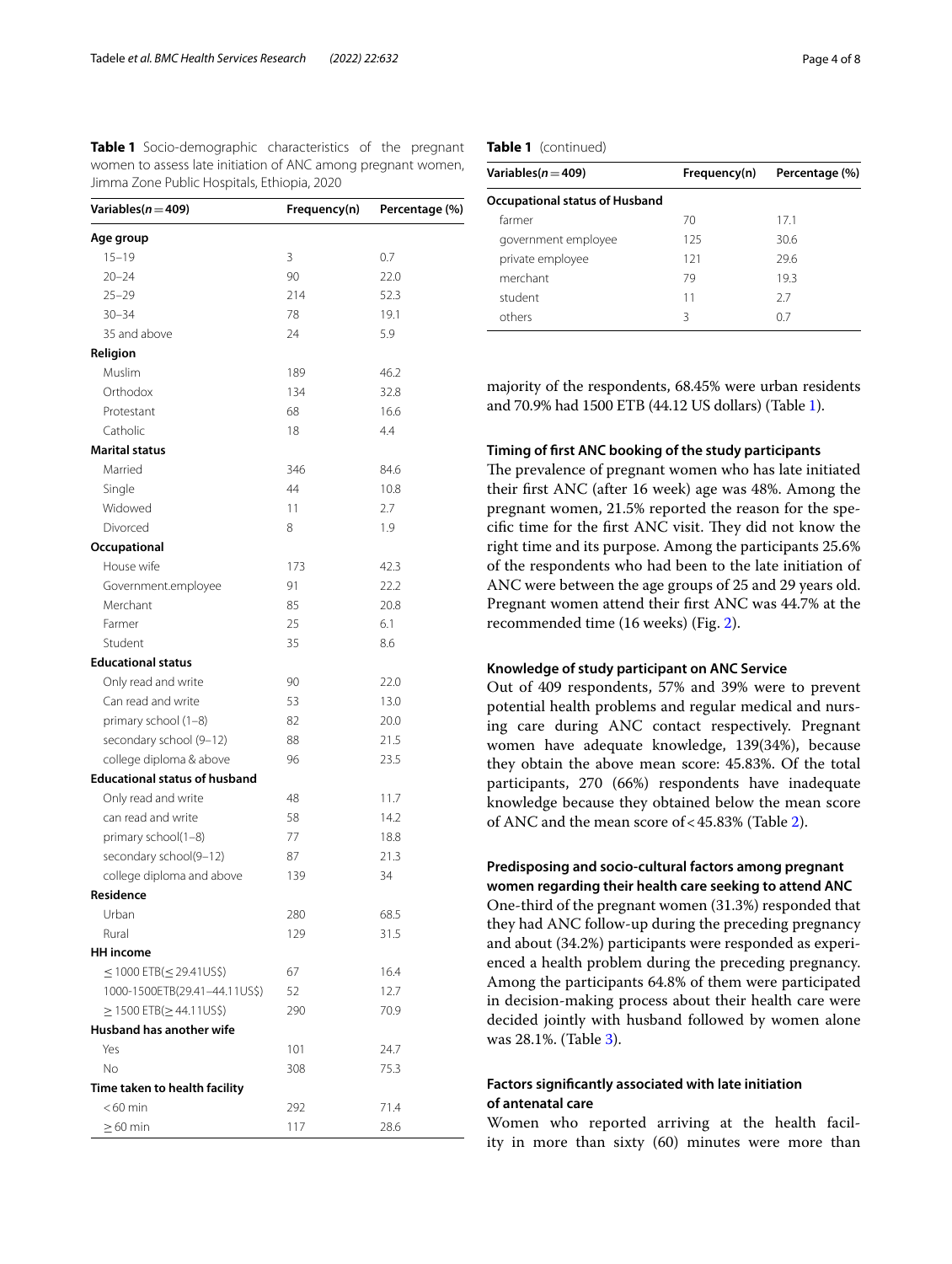

<span id="page-4-0"></span>eight times more likely to start ANC recently than those who reported arriving in less than sixty minutes (AOR=8.26455; 95%CI, 2.929–25.514). Pregnant women who perceived that the current pregnancy was not wanted or unplanned (AOR=11.290; 95%; CI, 4.109–31.023) were 11 times more likely to start their ANC late compared to those women who wanted the pregnancy. Pregnant women who have inadequate knowledge about ANC service have been (AOR=4.186; 95%CI, 1.693–10.348) 4 times more likely to start their ANC lately than those who have adequate knowledge. Pregnant mothers who had two children (AOR=5.964;

<span id="page-4-1"></span>**Table 2** Knowledge of pregnant women on ANC, Jimma Zone Public Hospitals, Ethiopia, 2020

| <b>Variables</b>                                        |                                                                              | Category Number Percent |     |       |
|---------------------------------------------------------|------------------------------------------------------------------------------|-------------------------|-----|-------|
| <b>ANC</b> definition                                   | Regular medical and nursing care recommended for woman                       | Yes                     | 161 | 39.4% |
|                                                         | during pregnancy                                                             | <b>No</b>               | 248 | 60.6% |
|                                                         | Treat and prevent potential health problems throughout the                   | Yes                     | 233 | 57.0% |
|                                                         | course of the pregnancy                                                      | No.                     | 176 | 43.0% |
|                                                         | Helps in promoting healthy lifestyles that benefits both<br>mother and child | Yes                     | 133 | 32.5% |
|                                                         |                                                                              | <b>No</b>               | 276 | 67.5% |
| Is antenatal care necessary to pregnant women           |                                                                              |                         | 401 | 98.0% |
|                                                         |                                                                              | No                      | 8   | 2.0%  |
| <b>Importance of ANC</b>                                | To know the condition of baby                                                | Yes                     | 143 | 35.0% |
|                                                         |                                                                              | <b>No</b>               | 266 | 65.0% |
|                                                         | To know the health of mother                                                 | Yes                     | 131 | 32.0% |
|                                                         |                                                                              | <b>No</b>               | 278 | 68.0% |
|                                                         | To avoid complication                                                        | Yes                     | 118 | 28.9% |
|                                                         |                                                                              | <b>No</b>               | 291 | 71.2% |
|                                                         | For safe delivery                                                            | Yes                     | 336 | 82.2% |
|                                                         |                                                                              | <b>No</b>               | 73  | 17.9% |
|                                                         | It reduces maternal and infants mortality and morbidity                      | Yes                     | 29  | 7.1%  |
|                                                         |                                                                              | <b>No</b>               | 380 | 92.9% |
| First antenatal check-up done during the first 4 months |                                                                              |                         | 236 | 57.7% |
|                                                         |                                                                              | <b>No</b>               | 173 | 42.3% |
| Pregnant women need at least five ANC visit?            |                                                                              | Yes                     | 239 | 58.4% |
|                                                         |                                                                              | <b>No</b>               | 170 | 41.6  |
|                                                         |                                                                              |                         |     |       |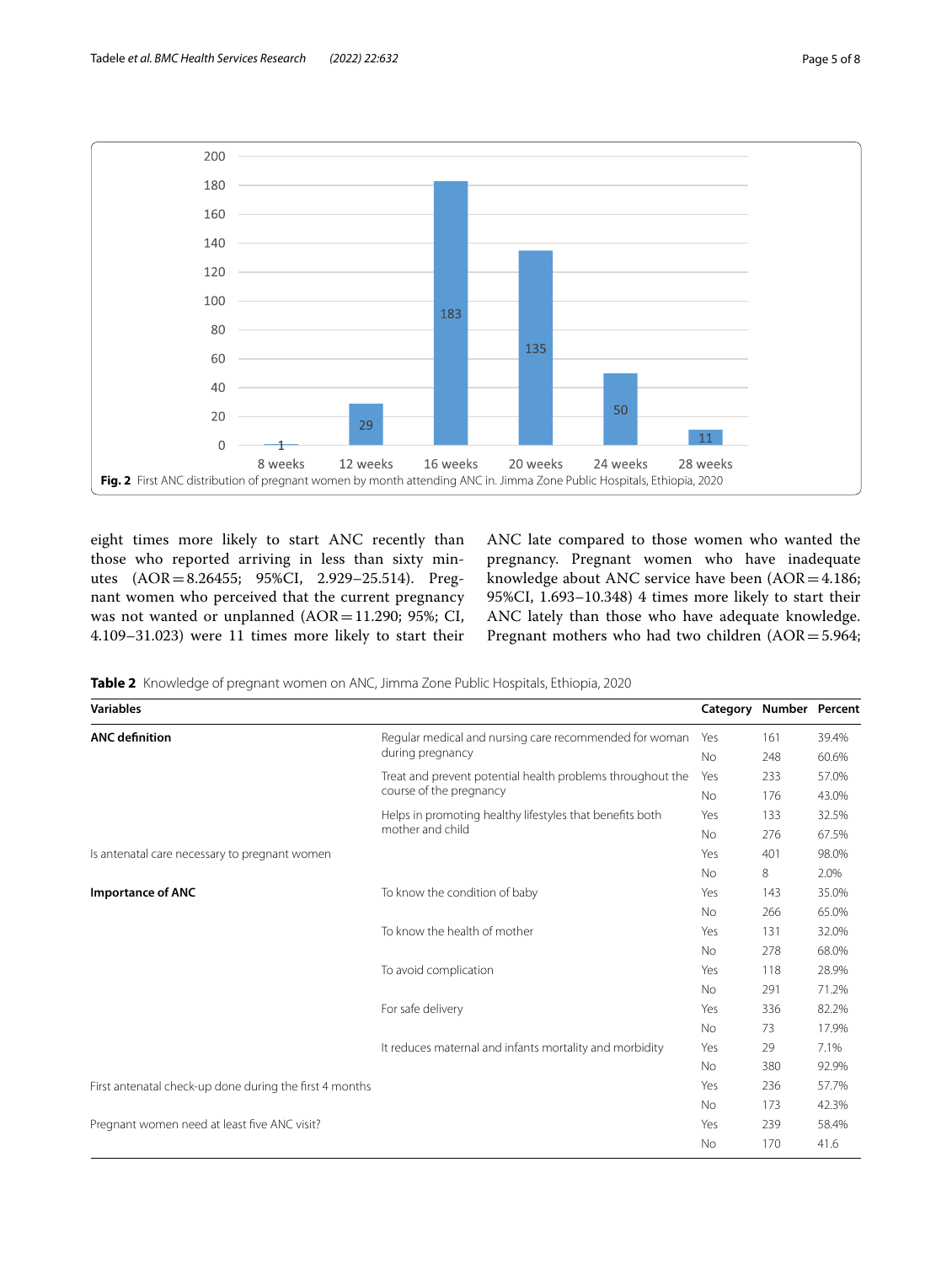<span id="page-5-0"></span>**Table 3** Predisposing factors and socio cultural factors among pregnant women regarding their health care seeking attending ANC in Jimma Zone Public Hospitals, Ethiopia, 2020

| <b>Variables</b>                                  | <b>Variables</b> | Frequency      | Percent |
|---------------------------------------------------|------------------|----------------|---------|
| Decision maker regarding women health care        | Women alone      | 115            | 28.1    |
|                                                   | Husband          | 27             | 6.6     |
|                                                   | Jointly          | 267            | 65.3    |
| Decision maker about current ANC using            | Women alone      | 81             | 19.8    |
|                                                   | Husband          | 28             | 6.8     |
|                                                   | Jointly          | 292            | 71.4    |
|                                                   | Others           | $\overline{2}$ | 0.5     |
| Have ANC follow up during preceding pregnancy     | Yes              | 128            | 31.3    |
|                                                   | <b>No</b>        | 281            | 68.7    |
| Experienced health problem in preceding pregnancy | Yes              | 140            | 34.2    |
|                                                   | <b>No</b>        | 269            | 65.8    |

<span id="page-5-1"></span>Table 4 Multivariate analysis for magnitude and factors affecting late initiation of ANC service utilization among antenatal care attendants in Jimma Zone Public Hospitals, Ethiopia, 2020

| <b>Variables</b>                    | Outcome variable |                         | <b>COR(95% CI)</b>  | <b>AOR(95% CI)</b>       |
|-------------------------------------|------------------|-------------------------|---------------------|--------------------------|
|                                     | Late attendants  | <b>Early attendants</b> |                     |                          |
| Educational status                  |                  |                         |                     |                          |
| Cannot read and write               | 69(76.7%)        | 21(23.3%)               |                     |                          |
| Primary                             | 31(37.8%)        | 51(62.2%)               | 0.185(0.095, 0.359) | $0.242(0.071, 0.828)^*$  |
| College diploma and above           | 29(30.2%)        | 67(69.8)                | 0.132(0.68, 0.253)  | $0.142(0.040.0.511)^{*}$ |
| Planned pregnancy                   |                  |                         |                     |                          |
| Yes                                 | 82(31.5%)        | 180(68.7%)              |                     |                          |
| <b>No</b>                           | 114(77.6)        | 33(22.4)                | 7.583(4.753,12.099) | 11.290(4.109,31.023)**   |
| Time taken to health facility       |                  |                         |                     |                          |
| $<$ 60 min                          | 100(34.2%)       | 192(65.8%)              |                     |                          |
| $>60$ min                           | 96(82.1%)        | 21(17.6%)               | 8.777(5.164,14.918) | 8.26455(2.929,25.514)**  |
| Knowledge on ANC Adequate knowledge | 96(35.5%)        | 174(64.4)%              |                     |                          |
| Inadeguate knowledge                | 100(71.9%)       | 39(28.1%)               | 7.583(4.753,12.99)  | 4.186(1.693,10.348)*     |
| Number of parity                    |                  |                         |                     |                          |
| Twice                               | 29(69.0%)        | 13(31.0%)               | 2.839(1.201,6.710)  | 5.964(1.733,20.526)*     |
| Three and above                     | 22(44.0%)        | 28(56.0%)               |                     |                          |

Key; \*\*statically significant, (*p*<0.001), \*statically significant, (*p*<0.05), COR, crude odds ratio, AOR adjusted odds ratio, 1 reference category, Max, VIF=1.06(no multicollinearity: at VIF<5)

95% CI, 1.733–20.526) were six times more likely to begin ANC late than those who had three or more children (Table [4](#page-5-1)).

# **Discussion**

Our study pointed out that 48% respondents initiated first ANC contact beyond the recommended time. That is almost consistent with the study done in Adigrat Town and Tigray, Ethiopia, (51.8%) [\[17](#page-7-15)], and Dilla Town governmental health institutions (50.3%) [[18](#page-7-16)].

The prevalence of pregnant women who initiated late ANC in Jimma Zone (48%) was higher than in Debre

Markos town, North West Ethiopia (33.4%) [\[11](#page-7-8)]. This might be due to socio-cultural diferences and diference in awareness creation regarding ANC initiation and difference in accessibility of health facilities. It is also higher than the report of the study in Cameroon (44.0%) [\[19](#page-7-17)]. This might be due to the difference in socio-economic level attention and educational background among the study populations in the case of Cameroon.

In the current study the prevalence of late ANC in pregnant women was lower than in Arbaminch town (82.6%) [[20\]](#page-7-18), northern Ethiopian pregnant women (59.4%) [\[15](#page-7-13)], in the central zone of Tigray Region, Ethiopia(85.67%)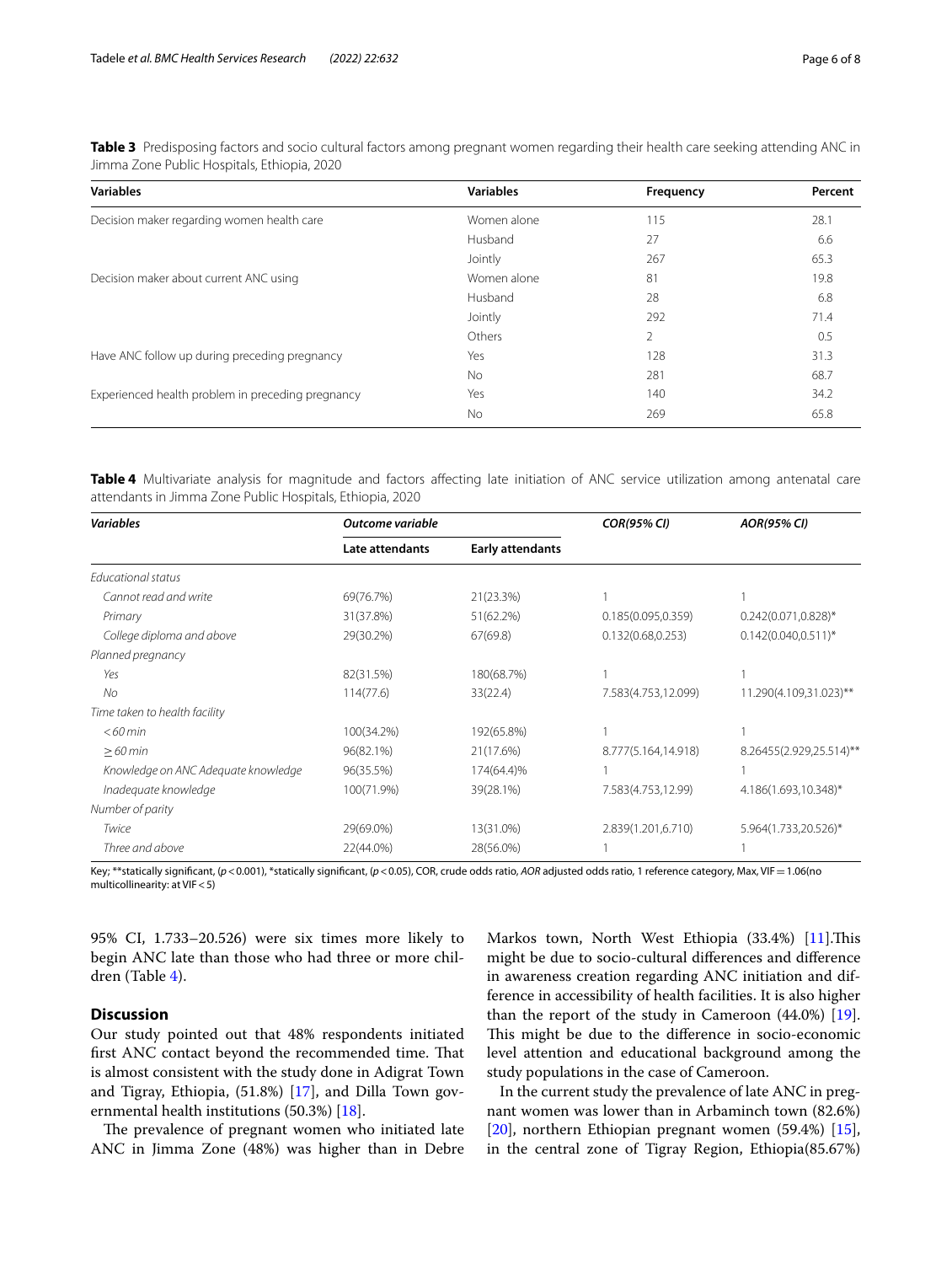[[21\]](#page-7-19), and in Gondar Town, North West Ethiopia (64.9%)  $[22]$  $[22]$ . This might be due to the difference in the commitment of the providers in awareness-creation since the facilities are in the same country that is guided by the same minister of health and the availability of alternative hospitals in the town. It also lower than in South Africa  $(51%)$  [\[2\]](#page-7-1) and Malaysia (56.2%) [\[16](#page-7-14)]. It might due to difference in research conducted time and using of updated guidelines.

Pregnant women who are educated are 75% more likely to have started ANC early compared to those who cannot read and write, and pregnant women who have a college diploma or higher are 85% more likely to have started ANC early compared to those who cannot read and write. This finding was consistent with the report of the study conducted in Dilla town governmental health institutions, illiteracy [\[18](#page-7-16)], Addis Ababa, Ethiopia, to eighth grade or below [\[13](#page-7-11)] and Debre Markos town, North West Ethiopia had, no formal education  $[11]$  $[11]$ . The studies found that higher levels of education of the mothers were less associated with late ANC initiation. This is probably due to the fact that education allows mothers to develop greater confdence to make better choices and to make decisions regarding their health as well as their children's. It is also more likely that educated women demand higher quality service and pay more attention to their health to ensure better health for themselves.

Pregnant women with an unplanned pregnancy (AOR=11.290; 95%CI, 4.109–31.023) were 11.3 times more likely to start their ANC late compared to those women with planned pregnancies. It is consistent with the study conducted in Arba Minch Town and Arba Minch District, Gamo Gofa Zone, South Ethiopia with unplanned pregnancy [\[19\]](#page-7-17), in Dilla town governmental health institutions, unplanned pregnancy  $[18]$ , Debre Markos town  $[11]$  $[11]$  $[11]$ and Addis Ababa [\[13\]](#page-7-11). It is also consistent with the study conducted in Malaysia with unplanned pregnancy [[16](#page-7-14)] and in South Africa unplanned pregnancy [\[2\]](#page-7-1).

Women who reported arriving at the health facility in more than sixty (60) minutes were 8.28 times more likely to start ANC early than those who reported arriving in less than sixty (60) minutes. This finding was consistent with the report of study results conducted in Malaysia [[15\]](#page-7-13) and Cameroon [[19\]](#page-7-17).

Women with inadequate knowledge were four times less likely to begin ANC early than those with adequate knowledge. This finding was consistent with the report of study results conducted in the central zone of the Tigray Region, Ethiopia [\[21](#page-7-19)], and northern Ethiopian pregnant women [\[22](#page-7-20)]. Report of study conducted in Mekelle City [[23\]](#page-7-21) were also in line with result of study.

Pregnant women who had two children were six times more likely to begin ANC late than those who had three or more children. It is consistent with the report of study results conducted in Malaysia [\[16](#page-7-14)].

#### **Limitations of the study**

The study only considers pregnant women attending public hospitals. As a result, a signifcant number of pregnant women who attended private health institutions and not visited health facility were overlooked. There is recall bias related to their gestational age, and we have tried to reduce it by asking about some memorable national holidays and reviewing their medical records information like ultrasound investigation.

# **Conclusion**

In the study area, late antenatal care initiation is a still high and serious public health issue. Educational status, unplanned pregnancy, time taken to get to a health facility, and inadequate knowledge of ANC services were afect the outcome variable. As a result, health care workers can provide ongoing health education on the need of starting antenatal care visits early to avoid unfavorable pregnancy outcomes. The hospital managers and the zonal health office should work together to raise knowledge about the advantages of starting ANC as soon as possible for both the mother and the fetus by considering the identifed factor. Making the service more accessible to mothers who must travel long distances is also preferable.

#### **Abbreviations**

ANC: Antenatal care; CI: Confdence Interval; EDHS: Ethiopian demographic Health survey; WHO: World Health Organization; USD: USA Dollar.

#### **Acknowledgements**

We would like to thank Jimma University of institute of health for supporting this project. We also thank the study participants, data collectors and those who had contribution to this study

#### **Authors' contributions**

N.G and F.T were involved in designing the study, drafting the proposal, data collection, analysis, and writing up the frst draft of the manuscript. K.F and D.A Reviewed and reanalyzed the data set and reviewed the manuscript and references to get the fnal version. All authors agreed with the fnal format of the manuscript for publication.

#### **Funding**

This work was supported by Jimma University.

#### **Availability of data and materials**

Data will be available upon request from the corresponding author.

#### **Declarations**

#### **Ethics approval and consent to participate**

The study was conducted after obtaining ethical clearance from Jimma University, Institute of Health (IRB reference number were IHRPGD/a/2019,